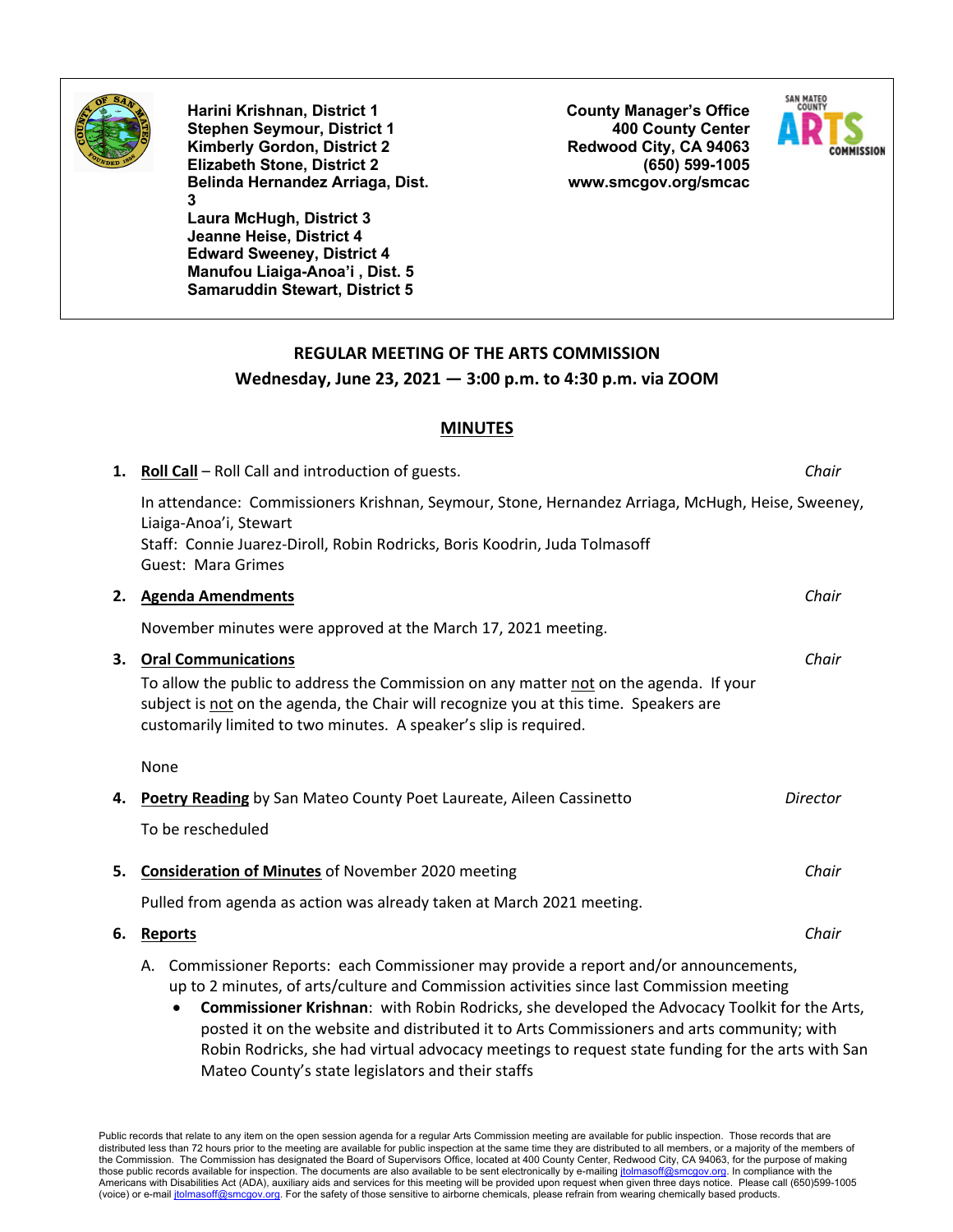- **Commissioner Seymour**: he helped Boris Koodrin with staging the Fine Arts Galleria at the San Mateo County Fair; he has been working with Ruth Waters to establish artists' studios as an expansion of the Peninsula Arts Museum in Tanforan Shopping Mall; he is working with the San Bruno Lyon's Club on developing two murals for San Bruno's downtown area; he had a pop-up art event in downtown San Bruno at the Centennial Park in front of Boris Koodrin's murals
- **Commissioner Stone**: now that the initial phase of the Arts and Civil Rights project is complete, she is working with Robin Rodricks on developing a plan to use to remaining funds for supporting the cohort in launching their civil rights projects for phase two
- **Commissioner McHugh**: she reported that the Coastal Art League is having an in-person reception; the Sanchez Art Gallery is still having visits by appointment only, their 50/50 show will be up in September; Silicon Valley Open Studios took place in May, the next Open Studios is set for November; their will be no Pumpkin Festival this year; she is monitoring Half Moon Bay's development of a public arts policy
- **Commissioner Hernandez Arriaga**: she is working with the Silicon Valley Community Foundation who has expressed a desire to have the San Mateo County Arts Commission raise up artists that address themes of social justice and equity for communities of color
- **Commissioner Heise**: she is attending meetings of the San Mateo County Veterans Memorial and Essential Workers Monument that will be installed in the County Center plaza; she is focused on the Arts Commission's grant program
- **Commissioner Sweeney**: he has been attending a Redwood City arts group's meetings, led by Beth Mostovoy, who is exploring the possibility of establishing a city arts center; they have procured the pro bono services of a design firm and are working on defining program and space needs; the group will be developing a city-wide survey to determine community interest
- **Commissioner Liaiga-Anoa'i**: she reported that the Daly City Youth Poet Laureate will be holding an event on July 7<sup>th</sup>; she announced that Westmoor High School is allowing for the community to use its theater space for events
- B. Staff Reports
	- **Connie Juarez Diroll**: she was introduced as the person that Robin Rodricks and Mara Grimes will be reporting to in the County Manager's Office; she reported that she is working on a new training for members of County boards and commissions; she announced that a new Board and Commission's Handbook is being worked on and will include an equity lens overlay incorporating the County's diversity, equity, and inclusion commitment
	- **Mara Grimes**: she was introduced as the new Arts Commission's Arts Administrator/Manager; she will be tasked with, among other things, reviewing and re-prioritizing the Commission's goals for consideration in the post-COVID months
	- **Boris Koodrin**: he submitted a report of upcoming gallery shows in the Commission's packet; for the past 5-1/2 years, he has curated the Caldwell, Community, and Rotunda gallery shows; during the past 13 years, he has staged the visual art show and overseen the programs in the Fine Arts Galleria at the San Mateo County Fair; he thanked the Arts Commission for its support of the Best of Show awards funding of ~\$1,200 each year, he stated that this show takes all submissions and acts as an incubator for artists to begin a career in art, and he mentioned that this fair show is one of the best in the country for the sale of art; he announced that he is retiring both positions on June  $30<sup>th</sup>$  to focus his attention on his own art projects, including a vision he has of a corridor of art up El Camino Real, and to spend more time with his family in Florida
	- **Juda Tolmasoff**: along with the Commissioners and other staff, she applauded and thanked Boris for his service to the community; she reported that the County has been holding its initial Budget Hearings beginning on June  $21^{st}$  and ending today (6/23/2021); the hearings have